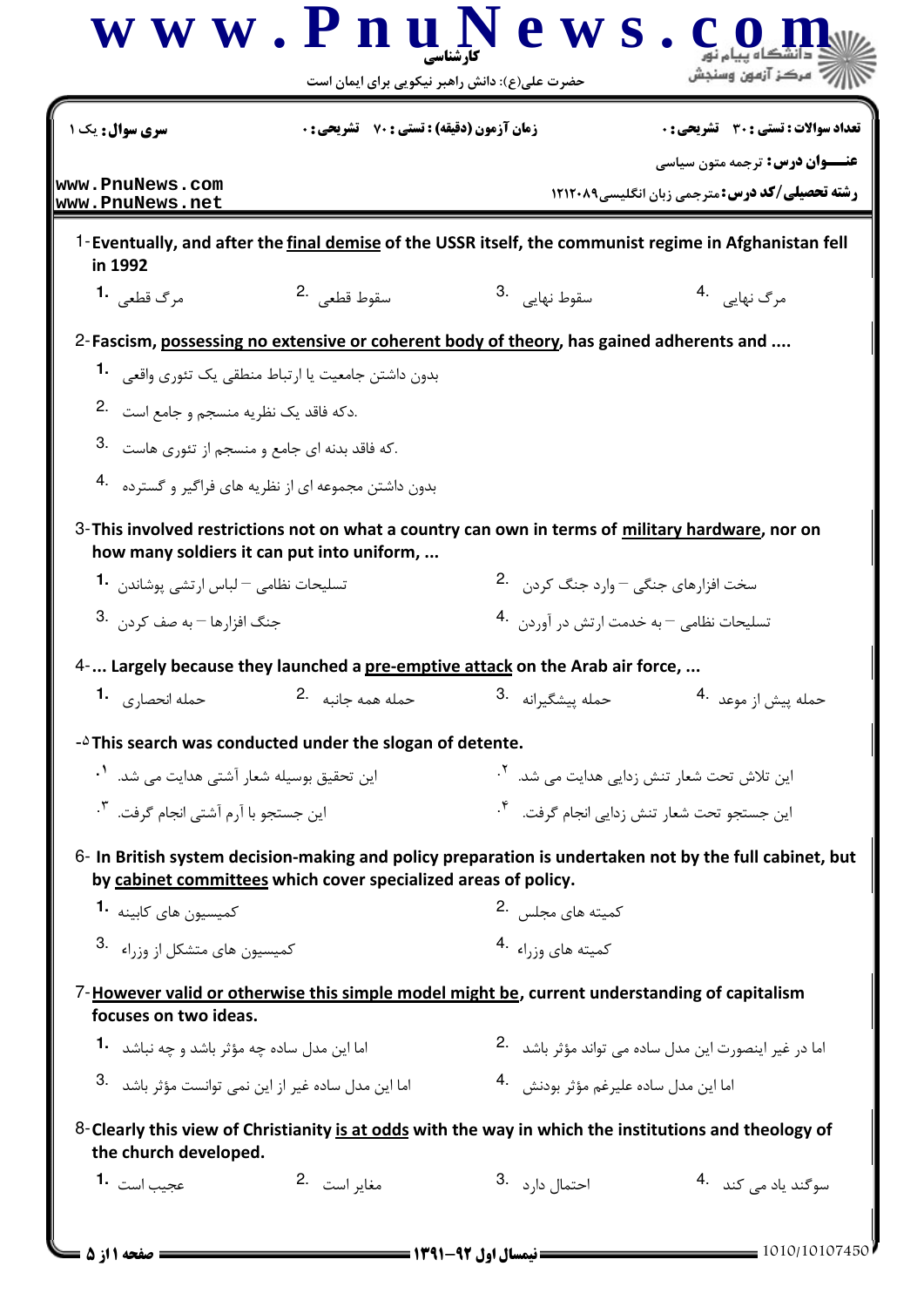|                                                               | www.PnuN<br>حضرت علی(ع): دانش راهبر نیکویی برای ایمان است                                                                                             | ews                                                            | مركز آزمهن وسنحش                                                                                         |  |  |
|---------------------------------------------------------------|-------------------------------------------------------------------------------------------------------------------------------------------------------|----------------------------------------------------------------|----------------------------------------------------------------------------------------------------------|--|--|
| <b>سری سوال:</b> یک ۱                                         | <b>زمان آزمون (دقیقه) : تستی : 70 ٪ تشریحی: 0</b>                                                                                                     |                                                                | تعداد سوالات : تستي : 30 ٪ تشريحي : 0                                                                    |  |  |
| www.PnuNews.com<br>www.PnuNews.net                            |                                                                                                                                                       |                                                                | <b>عنـــوان درس:</b> ترجمه متون سیاسی<br><b>رشته تحصیلی/کد درس: مترجمی زبان انگلیسی1۲۱۲۰۸۹</b>           |  |  |
|                                                               | 9-Signed in December 1959, the Antarctic Treaty came into force in June 1961.                                                                         |                                                                |                                                                                                          |  |  |
| قوت يافت <b>1</b> ۰                                           |                                                                                                                                                       | اعتبار قانونی پیدا کرد <sup>.2</sup>                           |                                                                                                          |  |  |
| 3. اجرا شد                                                    |                                                                                                                                                       | تحميل شد <sup>.4</sup>                                         |                                                                                                          |  |  |
| fade as an issue.                                             |                                                                                                                                                       |                                                                | 10-Since the virtual removal of any serious threat of superpower nuclear war, civil defence is likely to |  |  |
| دفاع غیرنظامی دیگر مسئله ای جدی نخواهد بود <b>1۰</b>          |                                                                                                                                                       | دفاع شهري احتمالاً از بين خواهد رفت <sup>.2</sup>              |                                                                                                          |  |  |
|                                                               | 3. مشکلات دفاع غیر نظامی <sub>د</sub> فع خواهد شد                                                                                                     |                                                                | مسئله دفاع شهری محو خواهد شد <sup>.4</sup>                                                               |  |  |
| 11-The abbreviation UNCTAD stands for                         |                                                                                                                                                       |                                                                |                                                                                                          |  |  |
|                                                               | قراردادهای سازمان ملل در مورد تسلیحات اتمی 1.                                                                                                         |                                                                | نيروهاي اتمى ميانبرد ايالات متحده 2.                                                                     |  |  |
| کنفرانس سازمان ملل درباره تجارت و توسعه <sup>3</sup> ۰        |                                                                                                                                                       | مذاکرات محدودکردن سلاح های اتمی <sup>.4</sup>                  |                                                                                                          |  |  |
|                                                               | 12-In the view of the very violent character of 20th century history this may seem paradoxical.                                                       |                                                                |                                                                                                          |  |  |
| از دید شخصیت های بسیار خشن قرن بیستم <b>1</b>                 |                                                                                                                                                       | با وجود شخصيت هايي بسيار خشن تاريخ قرن بيستم <sup>.2</sup>     |                                                                                                          |  |  |
| از دیدگاه ذاتی بسیار خشونت آمیز قرن بیستم در تاریخ $\cdot$ 3. |                                                                                                                                                       | با توجه به ماهيت بسيار خشونت آميز تاريخ قرن بيستم $\,$ -4 $\,$ |                                                                                                          |  |  |
|                                                               | 13-It is this disproportionate power of small political entities that is often used as the principle<br>argument against proportional representation. |                                                                |                                                                                                          |  |  |
| بیش از اندازه <b>1</b> ۰                                      | بے تناسب <sup>2</sup> ۰                                                                                                                               | نامتناسب 3.                                                    | غير متجانس                                                                                               |  |  |
|                                                               | 14-Mitterrand made no effort to carry out this promise in the first decade of his presidency.                                                         |                                                                |                                                                                                          |  |  |
| این قول <sub>د</sub> ا بدهد <b>1</b> ۰                        | به این وعده وفا کند <sup>.2</sup>                                                                                                                     | ييمان ببندد .3                                                 | ساز <i>گ</i> اری ایجاد کند <sup>4</sup> ۰                                                                |  |  |
|                                                               | diplomatic conflict, and hostile measures of every kind short of overt military action.                                                               |                                                                | 15-It describes the state of extreme hostility between the superpower, associated with arms races,       |  |  |
| كمبود عمليات نظامي آشكار <b>1</b>                             |                                                                                                                                                       | بدون اقدامات نظامي آشكار <sup>2</sup> ۰                        |                                                                                                          |  |  |
| فقدان اقدامات نظامی عمومی .3                                  |                                                                                                                                                       | بدون عمليات نظامي بيش از حد <sup>4</sup> .                     |                                                                                                          |  |  |
|                                                               | that were frozen by the artificial East-West cold war, have returned.                                                                                 |                                                                | 16-What has happened is that the natural and inevitable conflicts in such a complex continent, ones      |  |  |
|                                                               | کسانی که در جنگ سرد میان شرق و غرب جان خود ۱٫از دست داده بودند <b>۱۰</b>                                                                              |                                                                |                                                                                                          |  |  |
|                                                               | درگیریهایی که در جنگ سرد ساختگی میان شرق و غرب شدت یافته بود <sup>.2</sup>                                                                            |                                                                |                                                                                                          |  |  |
|                                                               | کسانی که در جنگ سرد مصنوعی شرق و غرب از سرما یخ زده بودند <sup>.3</sup>                                                                               |                                                                |                                                                                                          |  |  |
|                                                               | درگیری هایی که بواسطه جنگ سرد ساختگی شرق و غرب متوقف شده بود <sup>4</sup> ۰                                                                           |                                                                |                                                                                                          |  |  |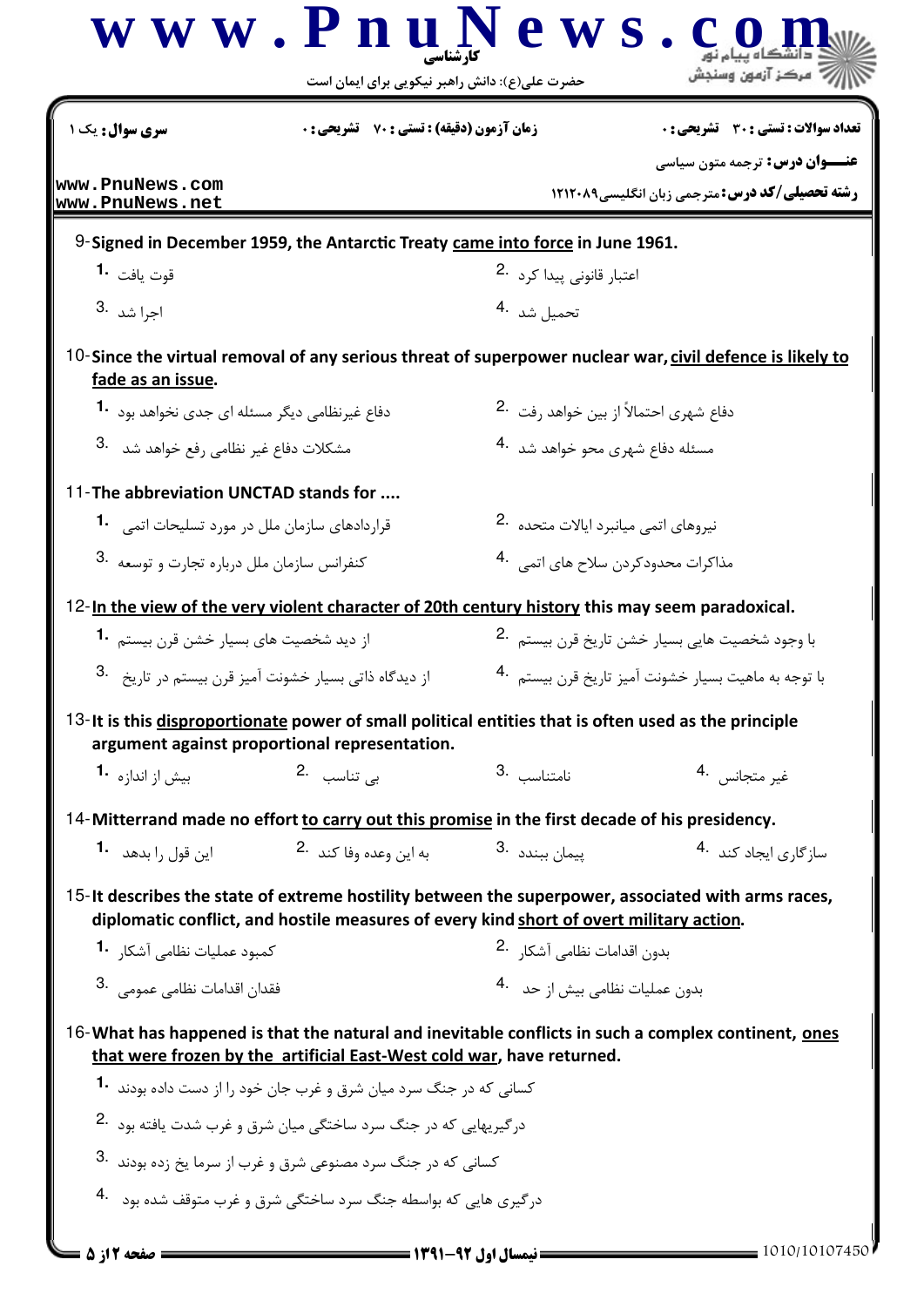|                                                                                                                         |                                                                                                  | حضرت علی(ع): دانش راهبر نیکویی برای ایمان است         |                                                                                                       |  |
|-------------------------------------------------------------------------------------------------------------------------|--------------------------------------------------------------------------------------------------|-------------------------------------------------------|-------------------------------------------------------------------------------------------------------|--|
| <b>سری سوال :</b> یک ۱                                                                                                  | <b>زمان آزمون (دقیقه) : تستی : 70 ٪ تشریحی : 0</b>                                               |                                                       | تعداد سوالات : تستي : 30 ٪ تشريحي : 0                                                                 |  |
| www.PnuNews.com<br>www.PnuNews.net                                                                                      |                                                                                                  |                                                       | <b>عنـــوان درس:</b> ترجمه متون سیاسی<br><b>رشته تحصیلی/کد درس: مترجمی زبان انگلیسی ۱۲۱۲۰۸۹</b>       |  |
| states from around 600 BC.                                                                                              |                                                                                                  |                                                       | 17-The earliest colonies are probably those set up all over the Mediterranean basin by the Greek city |  |
| حوزه مدیترانه ای <b>1</b> ۰                                                                                             | مركز مديترانه 2.                                                                                 | 3. حوزه مديترانه                                      | پایگاه مدیترانه ای 4.                                                                                 |  |
| 18-Vietnam apart, containment has mainly been a matter of foreign aid.                                                  |                                                                                                  |                                                       |                                                                                                       |  |
|                                                                                                                         | گذشته از ویتنام، تحدید نفوذ عمدتاً به کمک خارجی بستگی داشته است. <b>1</b>                        |                                                       |                                                                                                       |  |
|                                                                                                                         | .جدا از ويتنام، تحديد نفوذ موضوعي كاملاً بيگانه بوده است 2.                                      |                                                       |                                                                                                       |  |
|                                                                                                                         | .ويتنام جدا از تحديد نفوذ موضوعي است كه به كمك خارجي وابسته است .3                               |                                                       |                                                                                                       |  |
|                                                                                                                         | .اگر ویتنام از تحدید نفوذ فاصله بگیرد مکم های خارجی نقش عمده ,ا بازی می کنند <sup>.4</sup>       |                                                       |                                                                                                       |  |
| -19 In several countries of Eastern Europe since 1945 the use of non-violent action has been<br>particularly prominent. |                                                                                                  |                                                       |                                                                                                       |  |
|                                                                                                                         | استفاده از اقدامات غیر خشونت آمیز به طور خاصی حضور داشته است. <sup>۱</sup> ۰                     |                                                       |                                                                                                       |  |
|                                                                                                                         | استفاده از اعمال غیر خشن به طور خاصی جلوه گر بوده است. <sup>۲</sup> ۰                            |                                                       |                                                                                                       |  |
| اقدامات غیر خشونت آمیز کاملاً مشهود بوده است. <sup>۳</sup> ۰                                                            |                                                                                                  |                                                       |                                                                                                       |  |
| اقدامات غیر خشن به طور خاصی حضور داشته است. <sup>۴</sup> ۰                                                              |                                                                                                  |                                                       |                                                                                                       |  |
|                                                                                                                         | they discuss objectively and unemotionally than are two ordinary politicians.                    |                                                       | 20-Two diplomats of different nations have more in common, and are better able to treat the matters   |  |
| اعتراض آميز و بدون هيجان <b>1</b> ۰                                                                                     |                                                                                                  | هدفمند و باشور 2.                                     |                                                                                                       |  |
| بي طرفانه و بدون احساساتي شدن <sup>.3</sup>                                                                             |                                                                                                  | اعتراض آميز و بدون احساساتي شدن     .4                |                                                                                                       |  |
| popularity                                                                                                              | 21-Since the 1980s parties across the political spectrum, perhaps alerted equally by the growing |                                                       |                                                                                                       |  |
| احزابی در آنسوی طیف سیاسی . <b>1</b>                                                                                    |                                                                                                  | احزابی از گروه های مختلف سیاسی   .2                   |                                                                                                       |  |
| احزابي از گروه هاي سياسي خارجي. <sup>3</sup> ۰                                                                          |                                                                                                  | احزابي جدا از طيف هاي سياسي   .4                      |                                                                                                       |  |
|                                                                                                                         |                                                                                                  |                                                       | 22-There will be an upper house where the states are represented in their own right and equally, as   |  |
|                                                                                                                         | opposed to the representation proportionate to population allocated in the lower house.          |                                                       |                                                                                                       |  |
| خانه بالایی <sup>—</sup> خانه پایینے، <b>1۰</b>                                                                         |                                                                                                  | كاخ دولتمردان <sup>—</sup> كوخ تهيدستان <sup>.2</sup> |                                                                                                       |  |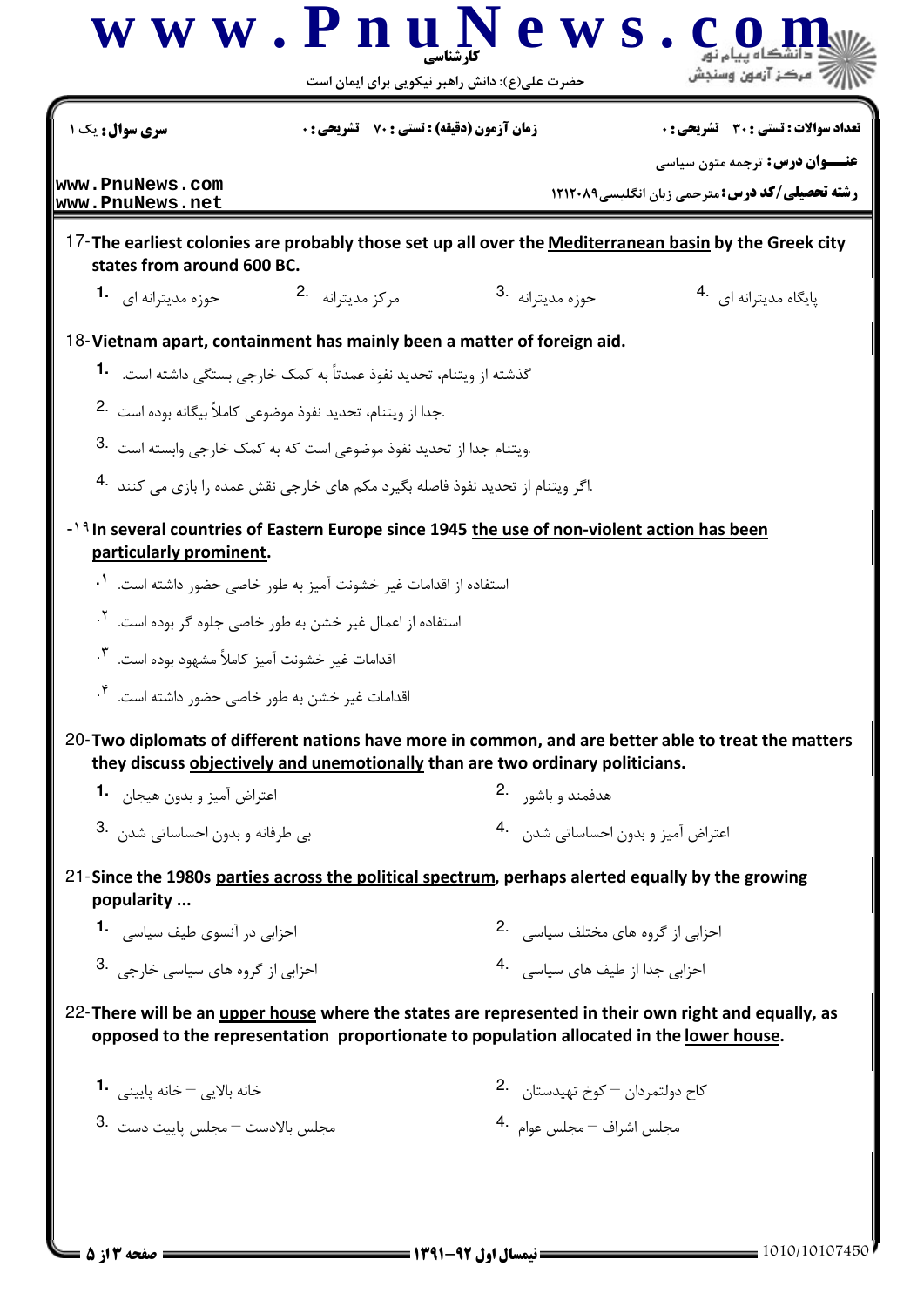|                                                                                                                                     | www.PnuN                                                                  | ews.<br>حضرت علی(ع): دانش راهبر نیکویی برای ایمان است |                                                                                                          |  |
|-------------------------------------------------------------------------------------------------------------------------------------|---------------------------------------------------------------------------|-------------------------------------------------------|----------------------------------------------------------------------------------------------------------|--|
| سری سوال: یک ۱                                                                                                                      | <b>زمان آزمون (دقیقه) : تستی : 70 ٪ تشریحی: 0</b>                         |                                                       | تعداد سوالات : تستي : 30 ٪ تشريحي : 0                                                                    |  |
| www.PnuNews.com<br>www.PnuNews.net                                                                                                  |                                                                           |                                                       | <b>عنـــوان درس:</b> ترجمه متون سیاسی<br><b>رشته تحصیلی/کد درس: مترجمی زبان انگلیسی1۲۱۲۰۸۹</b>           |  |
|                                                                                                                                     | endless nations have sought to throw off foreign domination.              |                                                       | $-14$ Historically, the earliest has not been a nation of individual freedom, but of national freedom as |  |
|                                                                                                                                     | ملت های بیشماری در جستجوی حکومت های خارجی بوده اند. <sup>۱</sup> ۰        |                                                       |                                                                                                          |  |
|                                                                                                                                     | ملت های زیادی در پی خلاص شدن از شر سلطه خارجی بوده اند. <sup>۲</sup> ۰    |                                                       |                                                                                                          |  |
| ملل زیادی از سلطه خارجی فرار کرده اند. <sup>۳</sup> ۰                                                                               |                                                                           |                                                       |                                                                                                          |  |
| ملل بیشماری استیلای خارجی ها را پذیرفته اند.                                                                                        |                                                                           |                                                       |                                                                                                          |  |
| 24-If the majority will does nor prevail, the government system takes the form of absolutism or<br>authoritarian control.           |                                                                           |                                                       |                                                                                                          |  |
| به شکل مستقل یا متمرکز <sup>1</sup>                                                                                                 |                                                                           |                                                       | يه صورت حكومت مطلقه يا استبدادي. <sup>2</sup>                                                            |  |
| به شکل کامل یا استبدادی <sup>.3</sup>                                                                                               |                                                                           |                                                       | به صورت آزاد یا متمرکز <sup>4</sup> ۰                                                                    |  |
| powerful agent for peace.                                                                                                           |                                                                           |                                                       | 25-In another sense it was massive affirmation that, with the cold war over, the UN really could be a    |  |
| باور عمومی۔ <b>1</b> ۰                                                                                                              | تصدیق کلے، 2.                                                             | تأكيد فشرده <sup>.3</sup>                             | اظهارات كلا <sub>ن</sub> . 4                                                                             |  |
| 26-Discussions have even been held as to the possibility of using NATO-dedicated troops for the<br>purpose of policing immigration. |                                                                           |                                                       |                                                                                                          |  |
|                                                                                                                                     | استفاده از گروه های اختصاصی ناتو به منظور مهاجرت سیاسی <b>1</b> ۰         |                                                       |                                                                                                          |  |
|                                                                                                                                     | استفاده از سربازان وقف شده برای ناتو به منظور کنترل مهاجرت <sup>2</sup> ۰ |                                                       |                                                                                                          |  |
|                                                                                                                                     | امکان استفاده از گروه های ویژه ناتو به منظور نظارت بر مهاجرت ۔3           |                                                       |                                                                                                          |  |
| استفاده از سربازان ناتویی برای مهاجران سیاسی . 4                                                                                    |                                                                           |                                                       |                                                                                                          |  |
|                                                                                                                                     | signing in 1968 of the Non-proliferation Treaty.                          |                                                       | 27-One of the early fruits of international attempts to limit the danger of nuclear warfare was the      |  |
| ميوه ها <b>1</b> ۰                                                                                                                  | دستاوردها .2                                                              | 3. هايده ها                                           | سودها 4.                                                                                                 |  |
| with instant devaluations or revaluations.                                                                                          |                                                                           |                                                       | 28-When the gold standard was abandoned, anarchy reigned in the international money markets,             |  |
| بهاگیری طلا <sup>—</sup> بهاگذا <sub>ً</sub> ی طلا <b>1</b> ۰                                                                       |                                                                           |                                                       | بی بھا کردن – بھا داد <sub>ن ۔</sub> .2                                                                  |  |
| بی ارزش کردن -ارزشمند کردن . 3                                                                                                      |                                                                           |                                                       | كاهش ارزش يول – افزايش ارزش يول لـ 4                                                                     |  |
| 29-President Dwight Eisenhower came to office towards the end of the war.                                                           |                                                                           |                                                       |                                                                                                          |  |
| زمام امور را در دست گرفت <b>1</b> ۰                                                                                                 |                                                                           | به ادا <sub>ر</sub> ه آمد 2.                          |                                                                                                          |  |
| به محل کارش آمد 3.                                                                                                                  |                                                                           | این مسئولیت را یذیرفت 4.                              |                                                                                                          |  |